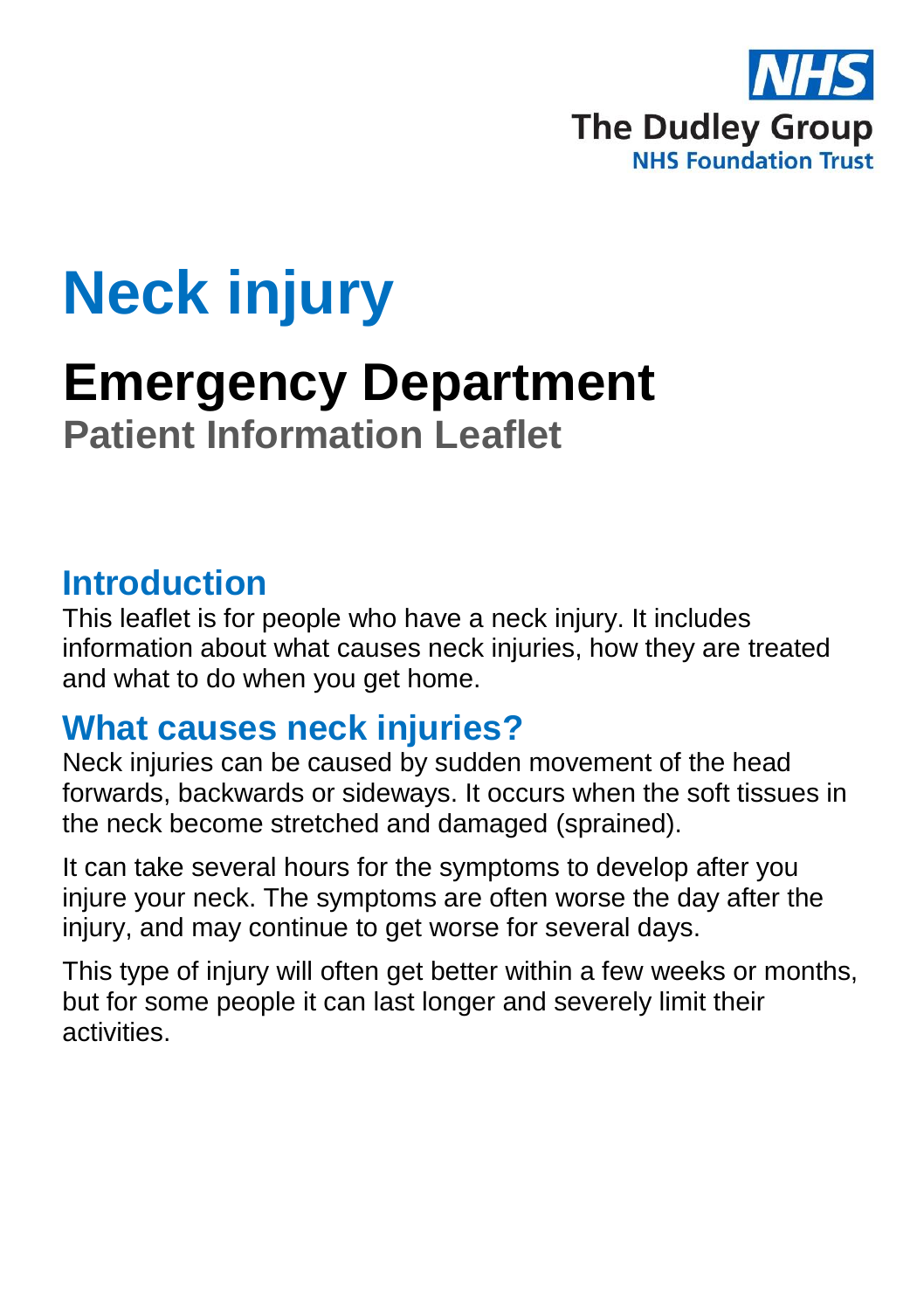## **What should I do at home?**

- Take painkillers such as ibuprofen or paracetamol to relieve the pain, if you can take them (always read label; do not exceed the recommended dose).
- Avoid lifting heavy objects.
- $\bullet$  Keep your neck mobile and continue with your normal activities  $$ this will help stop your neck from becoming stiff. Using a neck brace or collar is not recommended.
- Apply ice on your neck to reduce any swelling. You can use crushed ice or frozen peas wrapped in a damp towel. Do this for 10 minutes every four to six hours. **Caution** – ice can cause burns so do not apply it directly to your skin.
- Sleeping either on your back or on your side is a better position for your neck.
- Use a pillow to support your neck when you are lying down or sitting. Make sure you keep your head straight:
	- $\circ$  if your pillows are too thick, your head will be pushed up
	- o your head will drop down and not be straight if your pillows are too narrow

### **Exercise**

You can do the following exercises 10 to 15 times, every one to two hours, within comfort. Before you start the exercises, make sure you are sitting up straight and comfortable. If the exercises make your symptoms worse, stop them:

- Sit up tall. Tuck your chin in to make a double chin and then relax (do not tilt your head).
- Turn your head round to look over your left and then right shoulder.

With your head facing forwards, tilt your head to try to touch your ear down to your left and then right shoulder.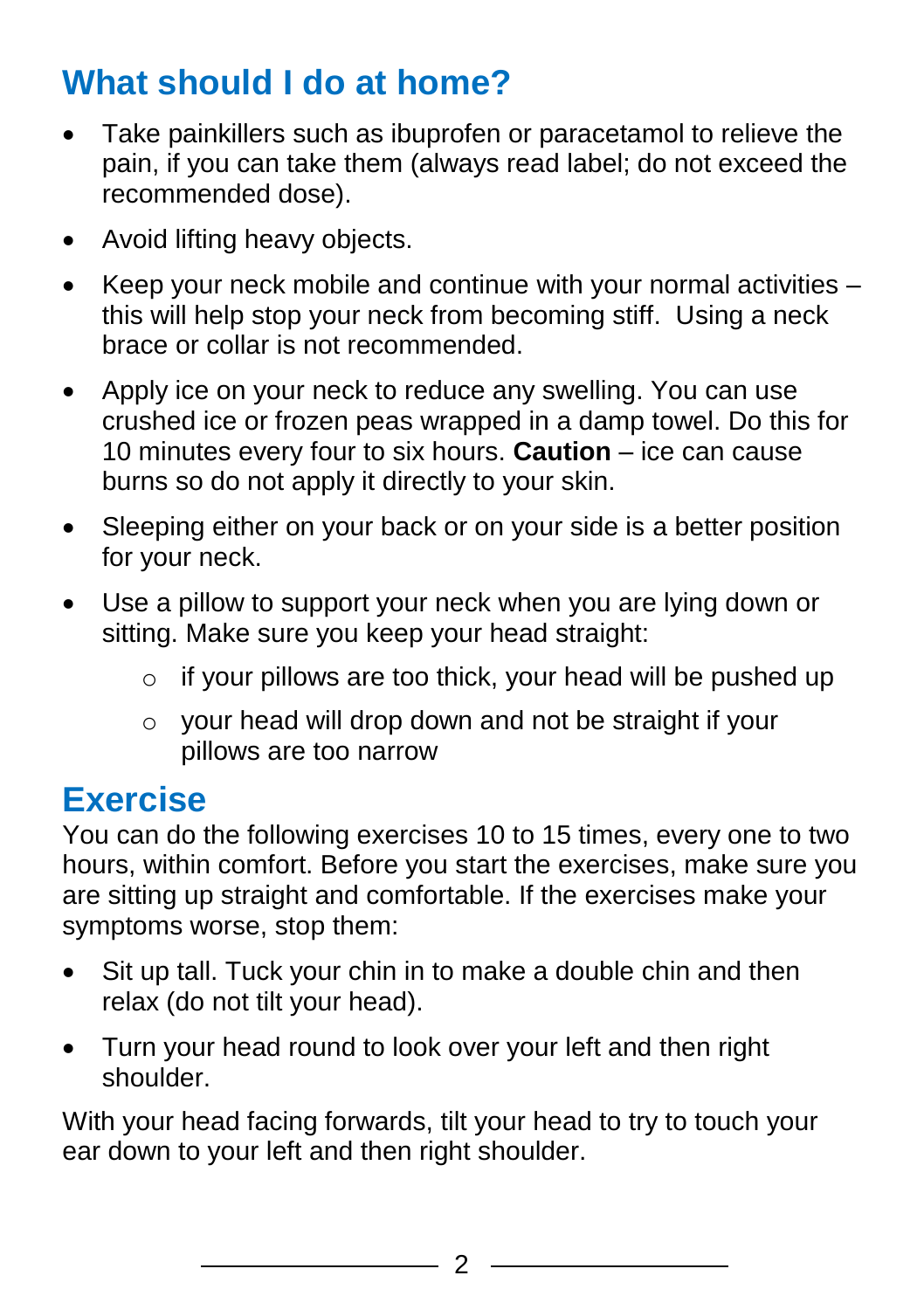## **Follow-up care**

If you have queries when you get home, please contact your GP or NHS 111.

If you still have symptoms after a week, see your GP.

## **Can I find out more?**

You can find out more from the following weblinks:

#### **NHS Choices**

<http://www.nhs.uk/conditions/whiplash/Pages/Introduction.aspx>

<http://www.nhs.uk/Conditions/Neck-pain/Pages/Introduction.aspx>

If you have any questions, or if there is anything you do not understand about this leaflet, please speak to one of our nurses. If you need help when you return home, please contact your GP.

**This leaflet can be downloaded or printed from:** http://dgft.nhs.uk/services-and-wards/accident-emergency/

If you have any feedback on this patient information leaflet, please email dgft.patient.information@nhs.net